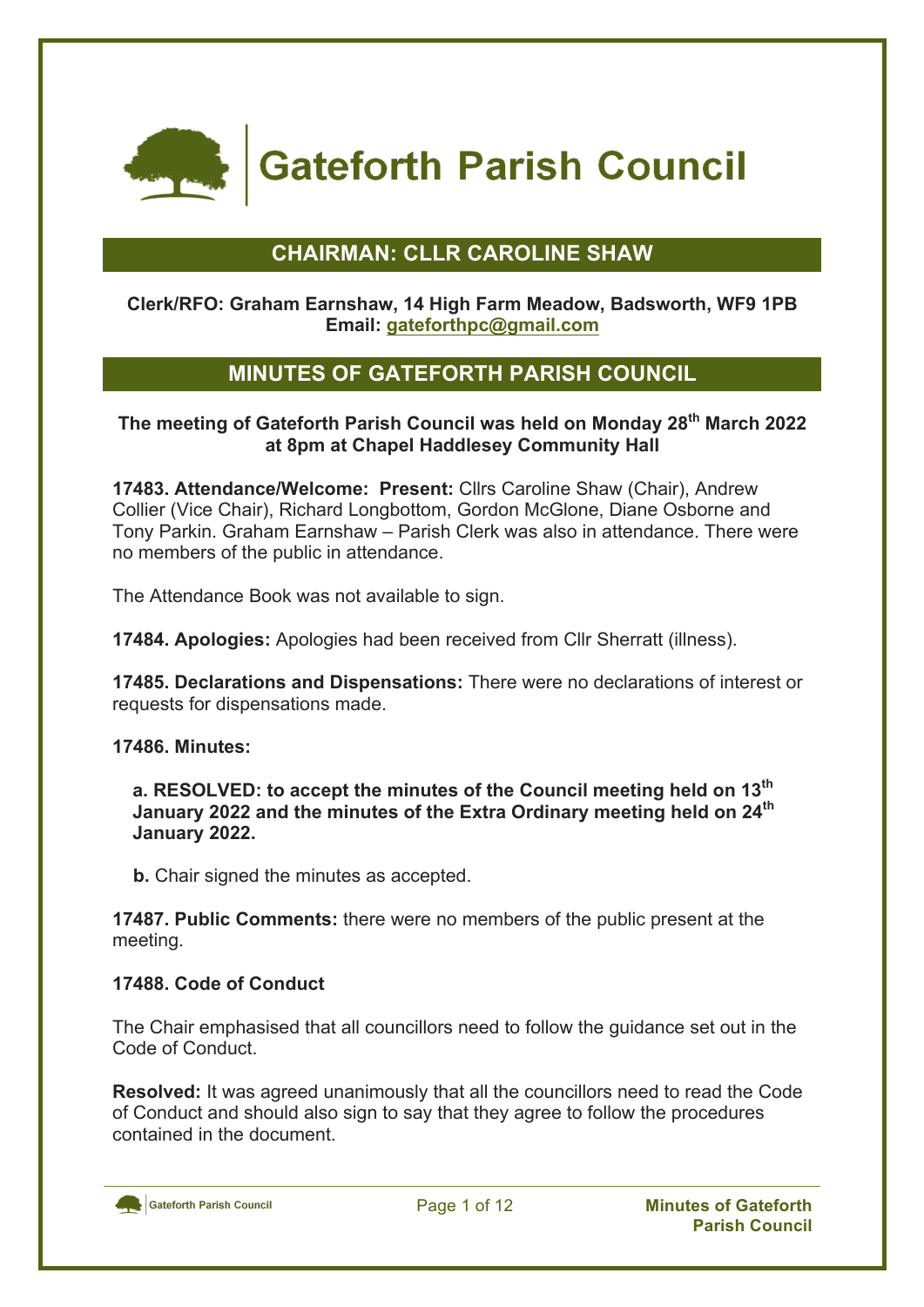The clerk was asked to read out an email from Cllr Shaw to Cllr Sherratt about the attendance of members of the public at the Extra Ordinary meeting held on 24<sup>th</sup> January. The clerk was also asked to read out an email from Cllr Sherratt requesting to meet with the Chair and Vice Chair to discuss issues relating to the procedures followed in the Parish Council meeting held on  $13<sup>th</sup>$  January and the Extra Ordinary meeting held on 24<sup>th</sup> January, as the matter had become personal and had left her feeling excluded and marginalised. The Chair (Cllr Shaw) read out her email response to Cllr Sherratt advising that the matter was not personal and advising that there was no need to meet up as all business needed to be conducted in the Parish Council meetings. Cllr Shaw had not had any further communication from Cllr **Sherratt** 

Cllr Collier had also responded by email to Cllr Sherratt advising that he agreed with the Chair that the matter was not personal and should be discussed at the meeting.

Cllr Collier commented that the Council had complied with the Code of Conduct in the way it had handled issues in the Parish Council meetings.

The Clerk and Chair had obtained advice from YLCA to ensure the process followed in the meetings was correct.

**Action:** The Code of Conduct item would be included again on the agenda of the next Parish Council meeting.

The clerk was asked to read out an email from Ms India Haresign that was sent to the Parish Council on 3<sup>rd</sup> February. The email said that Ms Haresign felt there had been a lack of transparency by the Parish Council in relation to their publication of the planning advice that the Parish Council had commissioned from the planning advisor and we had not given her a heads up about the date of the Extra Ordinary meeting held on 24<sup>th</sup> January. The Council said that the date of the meeting had been put on the Council website as usual and it felt it had followed the Code of Conduct in relation to the way it had handled the publication of the planning advice it had commissioned.

#### **17489. Planning:**

### **a) Applications for consideration**

There were no applications to consider.

#### **b) Decision Notices to be noted**

**2021/1398/S73** – Section 73 application to vary condition 02 (approved drawings) of approval 2020/0411/FUL. Demolition of existing farmhouse and construction of a new farmhouse, barn conversion and infilling of open barn to create office accommodation for connected agricultural business granted on 3 September 2020. Fir Tree Farm, Landing Road, Gateforth. **Permission granted subject to conditions set out in the notice.**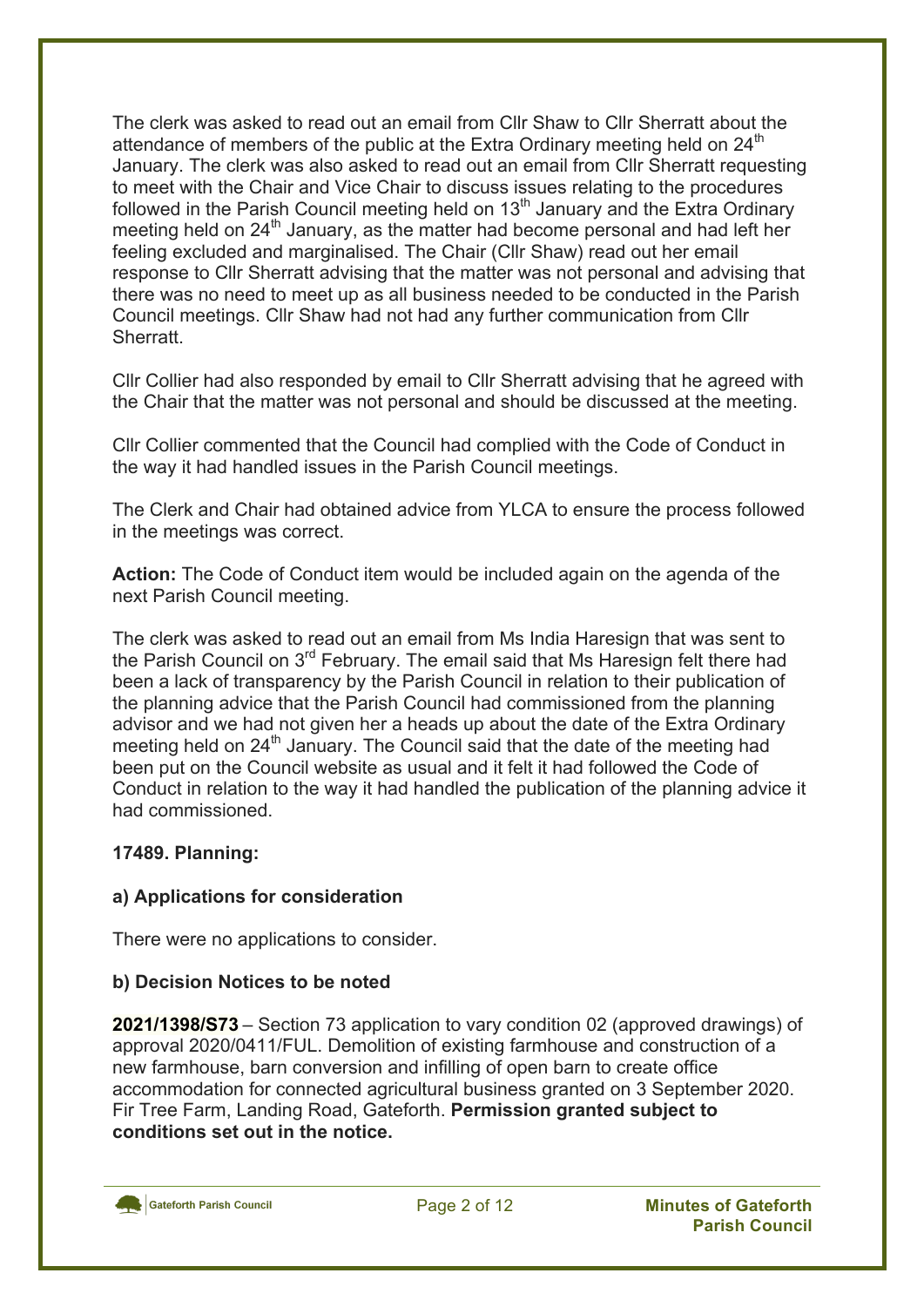## **c) Report from Planning Advisor regarding planning application**

### **2021/1490/OUT**

The Council discussed the publication of the planning advisor's report and agreed the following resolution unanimously:

**Resolved:** That the letter of objection presented by the Council to the Planning Department at Selby District Council should be published as an addendum to the minutes of the meeting held on 24<sup>th</sup> January 2022 along with the summary of the report that was read out in the meeting on 24<sup>th</sup> January.

#### **17490. Finance a. Finance Report from the Clerk:**

The Council's financial balance at 1<sup>st</sup> March 2022 is as follows:

| <b>General Fund</b> | £1,090.46  |
|---------------------|------------|
| <b>Capital Fund</b> | £36,567.64 |

#### **Payments**

| <b>Payee</b>            | <b>Description</b>                      | <b>Amount</b> |
|-------------------------|-----------------------------------------|---------------|
| <b>Chapel Haddlesey</b> |                                         |               |
| <b>Community Hall</b>   | Room Hire                               | £9.00         |
|                         | Salary for January + expenses (home     |               |
| G Earnshaw              | working allowance)                      | £127.44       |
|                         |                                         |               |
| <b>Borrows Planning</b> | Planning advice in relation to planning |               |
| Consultancy             | application 2021/1490/OUT               | £50.00        |
| <b>Backhouse</b>        | Environmental and pest services         | £39.26        |
|                         | Salary for February + expenses (home    |               |
| G Earnshaw              | working allowance)                      | £127.44       |

### **b. Appointment of an internal auditor**

**Resolved:** That the Parish Council agreed unanimously to appoint Mr. Chris Phillipson to be the internal auditor for the Parish Council accounts for 2021/22.

**c. Salary for Parish Clerk (new rates recommended by NALC from 1st April 21) Resolved:** That the Parish Council agreed unanimously to increase the clerks' salary from 1<sup>st</sup> April 2021 in line with the recommendation made by NALC.

### **17491. Discuss ongoing issues and agree action:**

a) Tree survey – The clerk had contacted the insurance company and they had confirmed that Mr Tapperell would need to have public liability insurance cover and

Gateforth Parish Council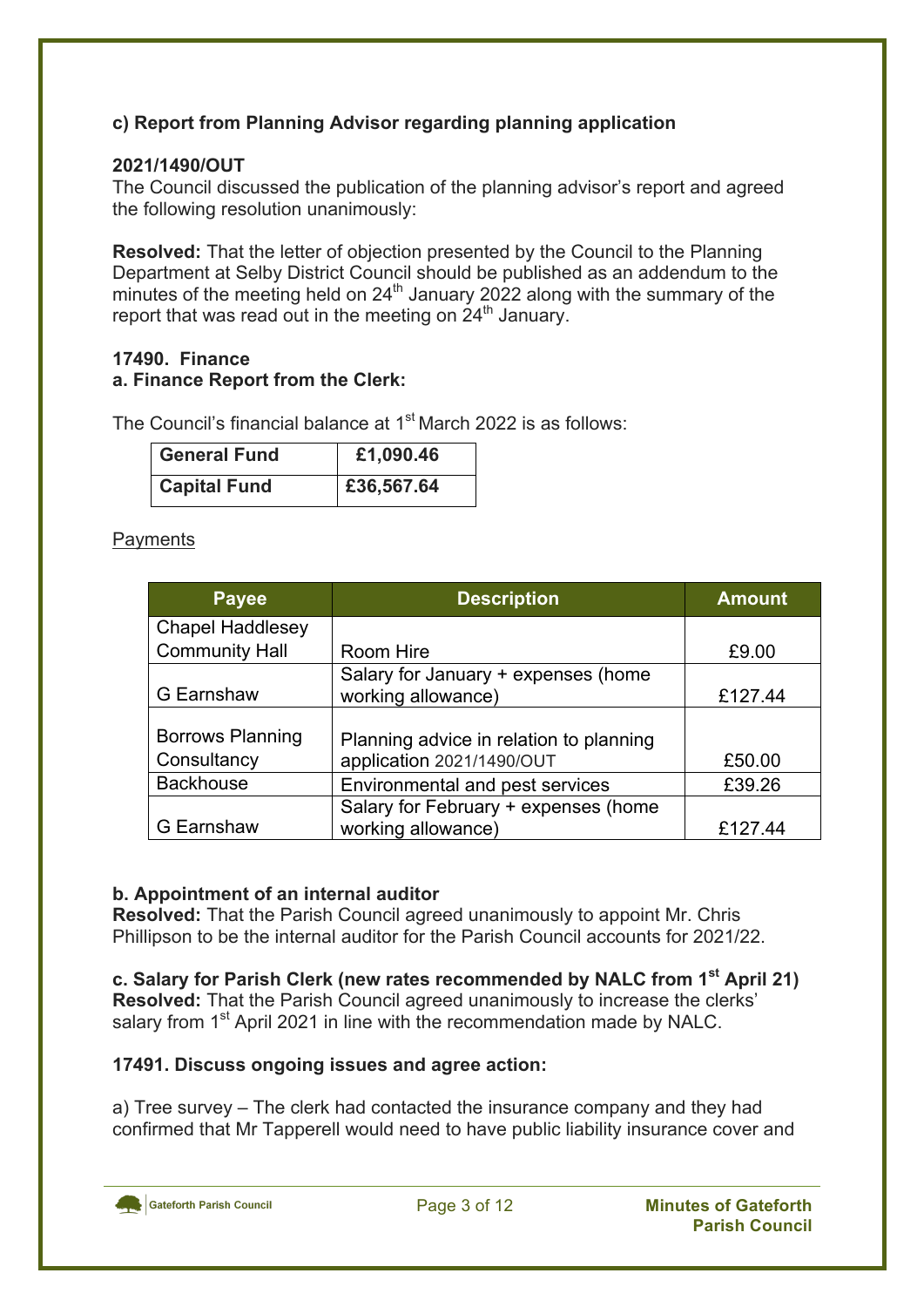professional indemnity insurance in order to meet the conditions of the Parish Council's insurance policy.

**Action:** Clerk to check with Mr Tapperell that he had public liability insurance cover and professional indemnity insurance.

b) Queens Platinum Jubilee event – The Chair reported that tickets for the event had nearly sold out. The clerk reported that the Lord Lieutenant of North Yorkshire would be willing to attend a tree planting ceremony at Gateforth and had requested that some dates for the event be provided to her.

**Action:** Clerk to contact the Lord Lieutenant to advise that the Parish Council would get back in touch with some dates for the ceremony.

c) State of Roads out of the Village – The Council remarked that some of the roads were in a poor state. The clerk read out a letter from the Highways Department asking the Parish Council to let them have details of the roads where there was a problem.

**Action:** Cllrs McGlone and Shaw to document the roads issue and send the details to the clerk.

d) Tree planting initiative – this item had been covered already.

e) Speeds on Hillam Road, Gateforth – this issue was on-going.

f) Publication of Newsletter – The Parish Council agreed that the newsletter should be published after the Queens Platinum Jubilee event so that a report on the event could be included in the newsletter.

### **17492. Action Log**

The Parish Council discussed the action log and noted that most of the actions were up to date. It was suggested that a copy of the action log should be put on the Council website and the log should be password protected so that only councillors could access the document.

### **17493. Village Gates**

Cllr McGlone had investigated the possibility of installing village gates on the roads leading into the village. There were 3 points of entry into the village. There would be room for a 1-metre width gate at each point of entry, the gates would cost £442 + VAT each. A notice could also be put on the gate about the speed limit through the village at an additional cost of £40. The gates would slow down traffic coming through the village.

**Action:** Clerk to write to the Highways Department at SDC to ask about the procedure for installing the gates.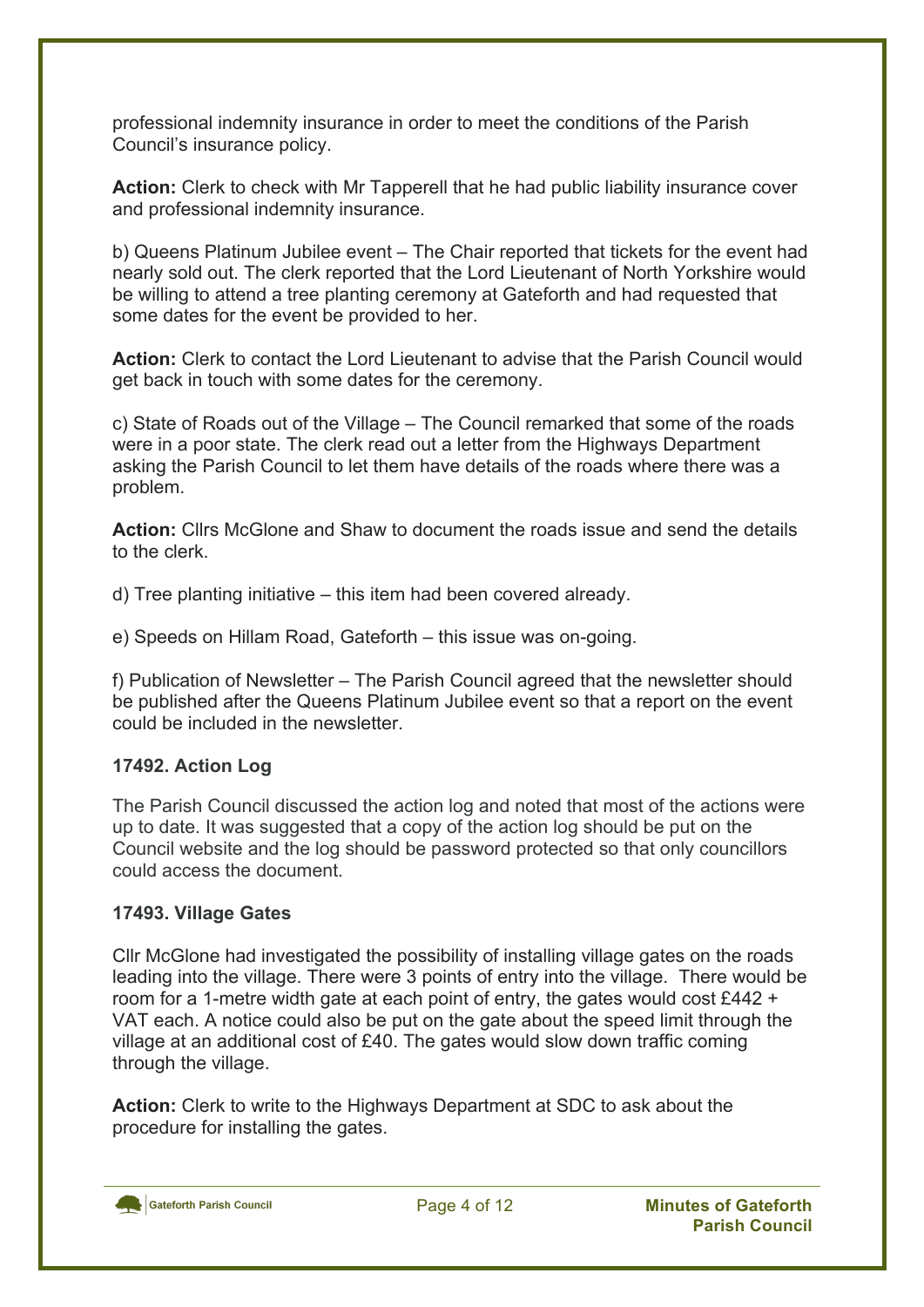### **17494. Signs in the village about the footpaths**

It was agreed to defer this item to the next meeting.

### **17495. Election nominations for the Parish Council**

Nomination forms had to be completed by each councillor that wanted to be considered for election to the Parish Council in the forthcoming elections in May 2022. The forms had to be submitted by  $5<sup>th</sup>$  April 2022.

#### **17496: Correspondence Received:**

Chapel Haddlesey Church Hall fees**:** An email had been received advising the Parish Council that the fees for the hire of the community hall had increased to £12 per hour for the main hall and £9.50 per hour for the meeting room.

Gocompare link on website: An email had been received from Gocompare requesting that a link to their guide to flooding be included on the Parish Council website. The Parish Council agreed that the request should be refused.

Great British Spring Clean 2022: Correspondence had been received asking the Parish Council to consider signing up to the Spring Clean initiative. The Parish Council agreed it should sign up to the initiative.

**Action:** Clerk to sign up to the Great British Spring Clean event on behalf of the Parish Council and to order bags for the event.

Sponsorship of Marquee for Queen's Anniversary: The Jubilee Group was managing the event. The Parish Council had agreed to contribute to the event.

**Action:** Clerk to forward the email regarding sponsorship of the marquee to the Jubilee Group.

Letter from SDC regarding Complaint about Lowfield Piggery: The clerk read out a summary of the letter from the Council. The Council apologised that the Parish Council had not been formally consulted about the application. The Council advised that once the discharge of condition application is submitted, they would ensure the Parish Council would have the opportunity to comment through the formal consultation.

#### **17497: Minor items:**

- Dog bins: SDC had advised that the placement of the new dog bin was now on their work schedule but they could not say when the work would be completed.
- Village Phone Box: The door of the phone box had been damaged during a storm. The Parish Council owns the phone box. The insurance company had confirmed that the phone box was covered under the Parish Council insurance policy. Cllr Longbottom offered to repair the door and the Parish Council agreed to fund the cost of the materials.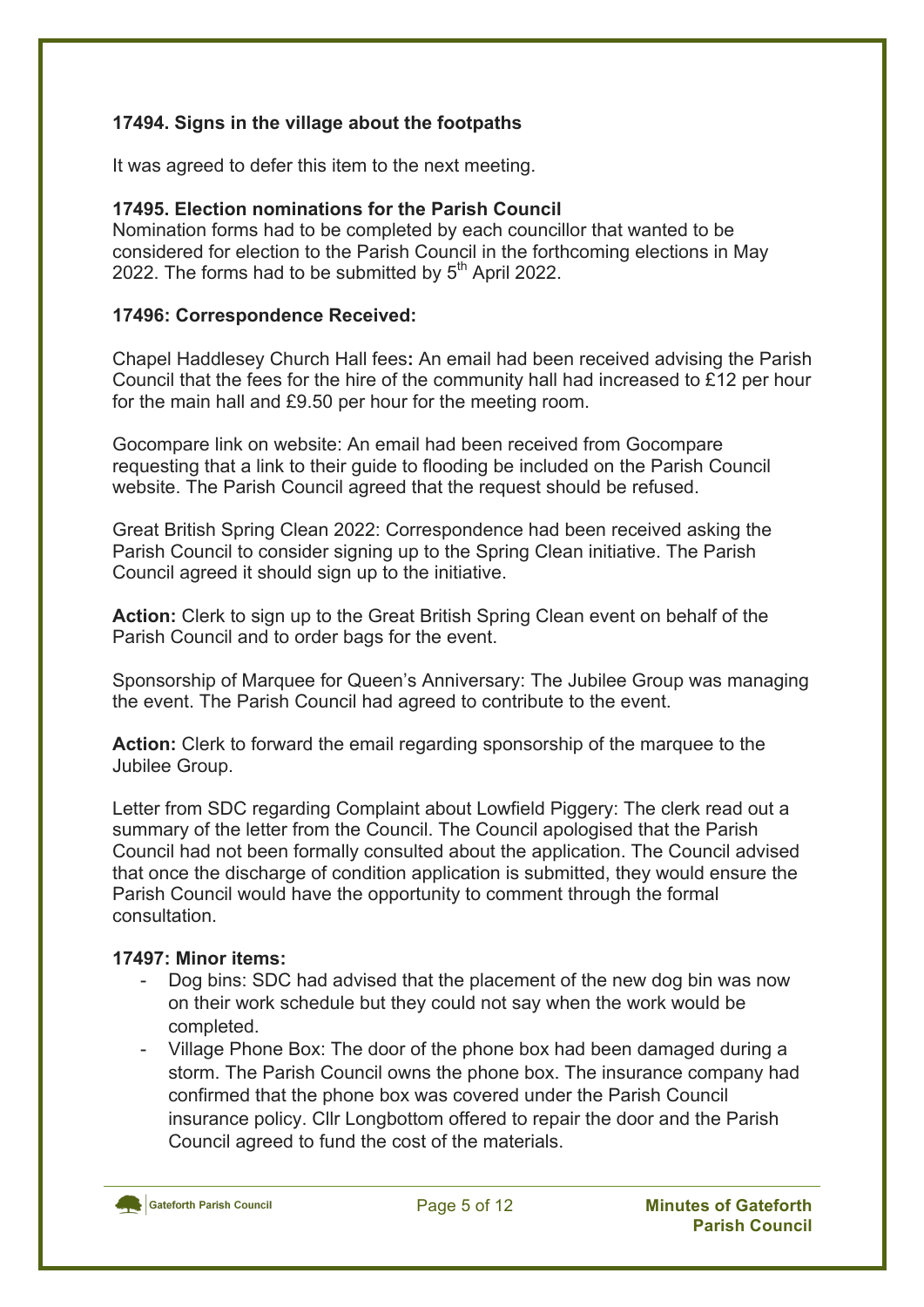- Pack for new councillors: It was agreed that a pack of policies should be prepared for distribution to all the new councillors elected to the Parish Council in the May 2022 elections. The pack should include a copy of the Code of Conduct, Financial Regulations and Standing Orders.

**17498: Items for the next agenda:** The following items should be included on the next agenda:

- Code of Conduct (form to be drafted for councillors to sign to say they had read the document and agreed to follow the procedures contained in the document);

**Action:** Cllr Collier to check the wording of the draft form.

- FOI Policy approval.

**17499: Date of next meeting:** The Parish Council agreed that the next Parish Council meeting should be held on Monday 30<sup>th</sup> May 2022 at 8pm.

The meeting closed at 9.45pm.

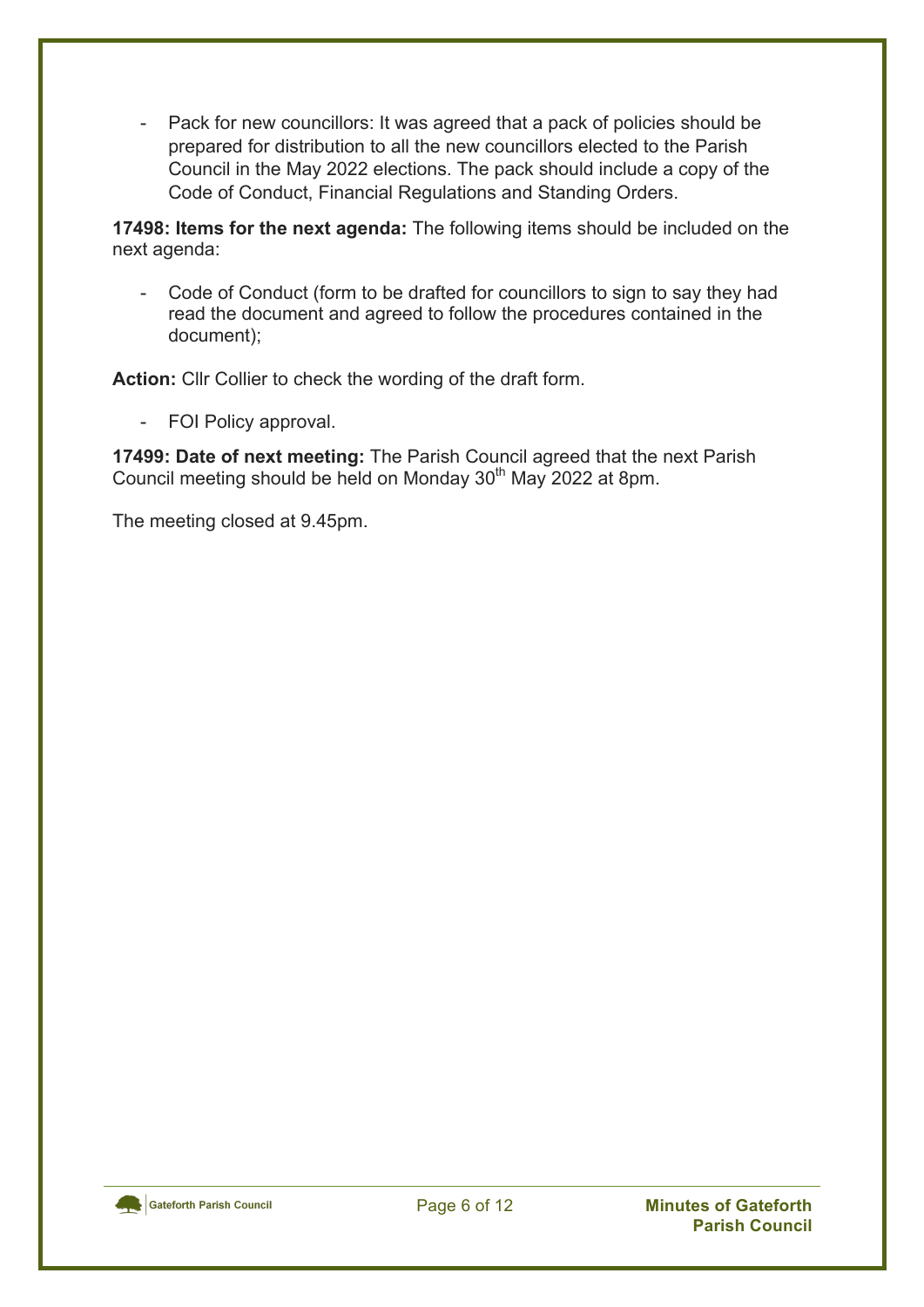### **ADDENDUM**

Copy of the letter of objection that the Parish Council sent to Selby District Council regarding the planning application **2021/1490/OUT:**

Development Management Selby District Council Civic Centre Doncaster Road Selby North Yorkshire YO8 9FT

31<sup>st</sup> January 2022

#### **Planning Application 2021/1490/OUT**

Dear Sir/Madam,

Gateforth Parish Council has now discussed the above outline planning application and would like to draw your attention to the following comments:

Firstly, the Parish Council would like to make it clear that it has voted to object to the planning application.

The reasons for the objection are set out in the statement below, noting that they relate to two areas:

1. The specific outline planning application proposing the erection of a new self build dwelling.

2. Wider issues affecting the site which were raised in the Parish Council meetings where this application was discussed  $(13<sup>th</sup>$  and  $24<sup>th</sup>$  January 2022).

Secondly, the Parish Council would like to make you aware that it has engaged with an independent planning consultant to examine this planning application. Some of the comments made below are based on the advice this consultant has provided. However, the Parish Council would like to make it clear that it has read and discussed the advice provided in full and has approved the following statement.

It should also be noted that at the meeting held on  $13<sup>th</sup>$  January 2022, the Parish Council agreed that it should comment on the following material planning considerations in relation to this application:

- Representation from others;
- Effects on an area;
- Planning history of the site; and
- Precedent

#### **Representation from others**

Gateforth Parish Council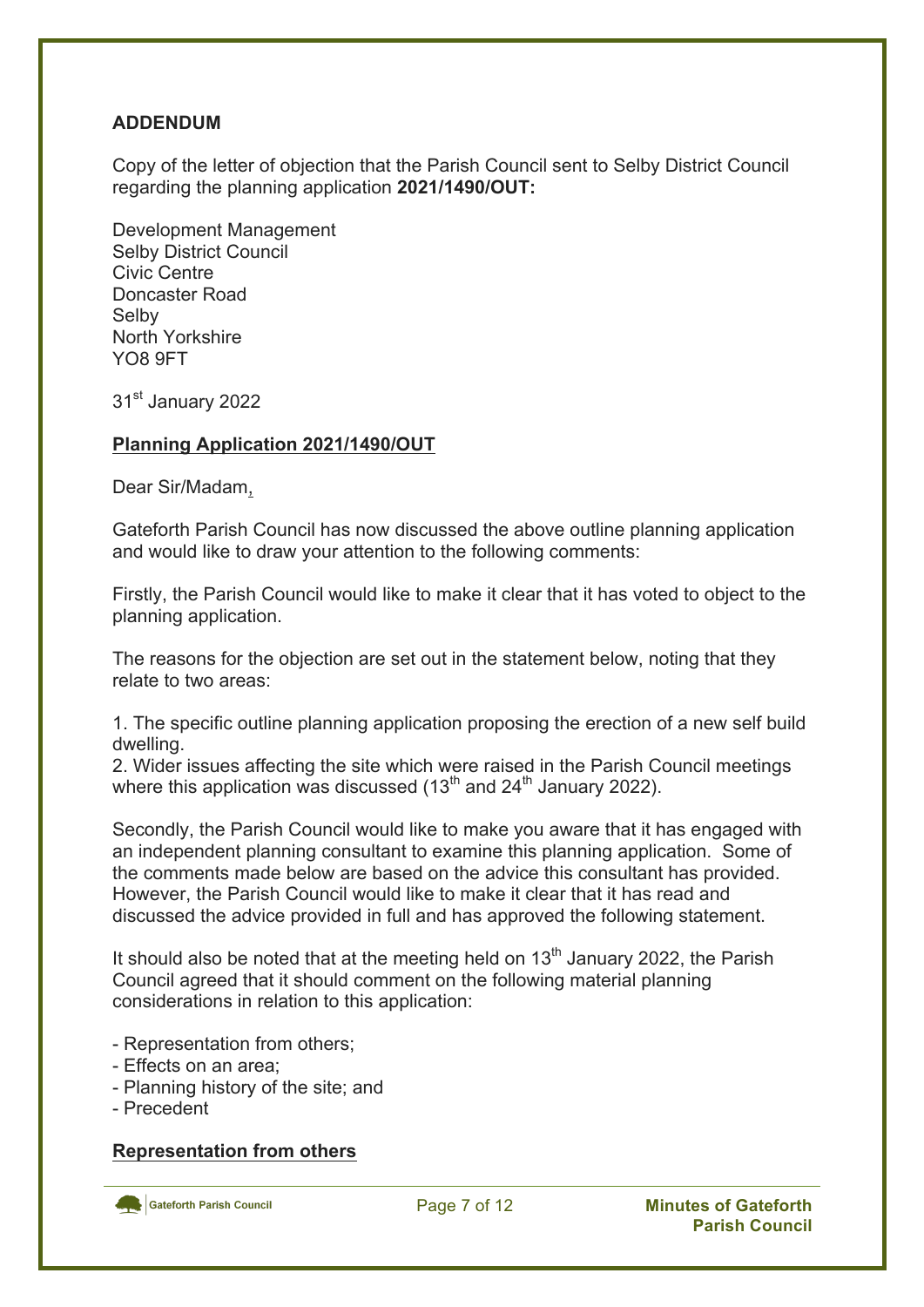The feedback under this heading is based on representations made by residents of Gateforth at public Parish Council meetings held on 13<sup>th</sup> January and 24<sup>th</sup> January 2022. In addition, the feedback also includes comments raised by the Parish Council during these meetings.

- it was noted by Gateforth Parish Council that the planning application in question was for outline planning permission. Discussions with the applicant at the Parish Council meeting on  $13<sup>th</sup>$  January 2022 confirmed that the house the couple intend to build will be a self-build and will replace a shipping container on the land, which the couple are currently living in. The shipping container has been at the site since 2018. The house will be built on the same plot as the container and will possibly be a 3 bedroomed, two storey/one and half storey house with an office. No timescales have been mentioned for the self-build, if the planning application is approved, would the couple be able to continue to live in the shipping container without planning permission?
- Concerns around vehicles accessing the site and the impact on the traffic/highways in the village was raised. It was also questioned whether there would be adequate parking on site.
- Parishioners raised concerns in relation to the visual impact that the new house may have, including from the nearby public footpath although the Parish Council is not sure whether is the case.
- The potential issue of whether anyone would require access to the land behind the site was highlighted to the Council.
- Parishioners outlined that there is also a business that is currently run from the container and requested information on what will happen about that in relation to this planning application. We noted that the applicants said they would look to build a new workshop on the same site for the business.
- Parishioners raised concerns relating to a noise issue with regards to the current business operations at the site (which they believe does not have planning permission).
- Parishioners raised questions about flooding and drainage/sewage on the site and wondered if the self-build would have any impact.
- It was believed that the new house would be built outside the development limits for Gateforth. (Following advice from a planning advisor (see below), it is understood that this planning application is indeed outside the development limits for Gateforth.)
- Residents discussed what the land had been used for previously; and it was believed to be agricultural land that was sold to Old School House which has since been used as a field.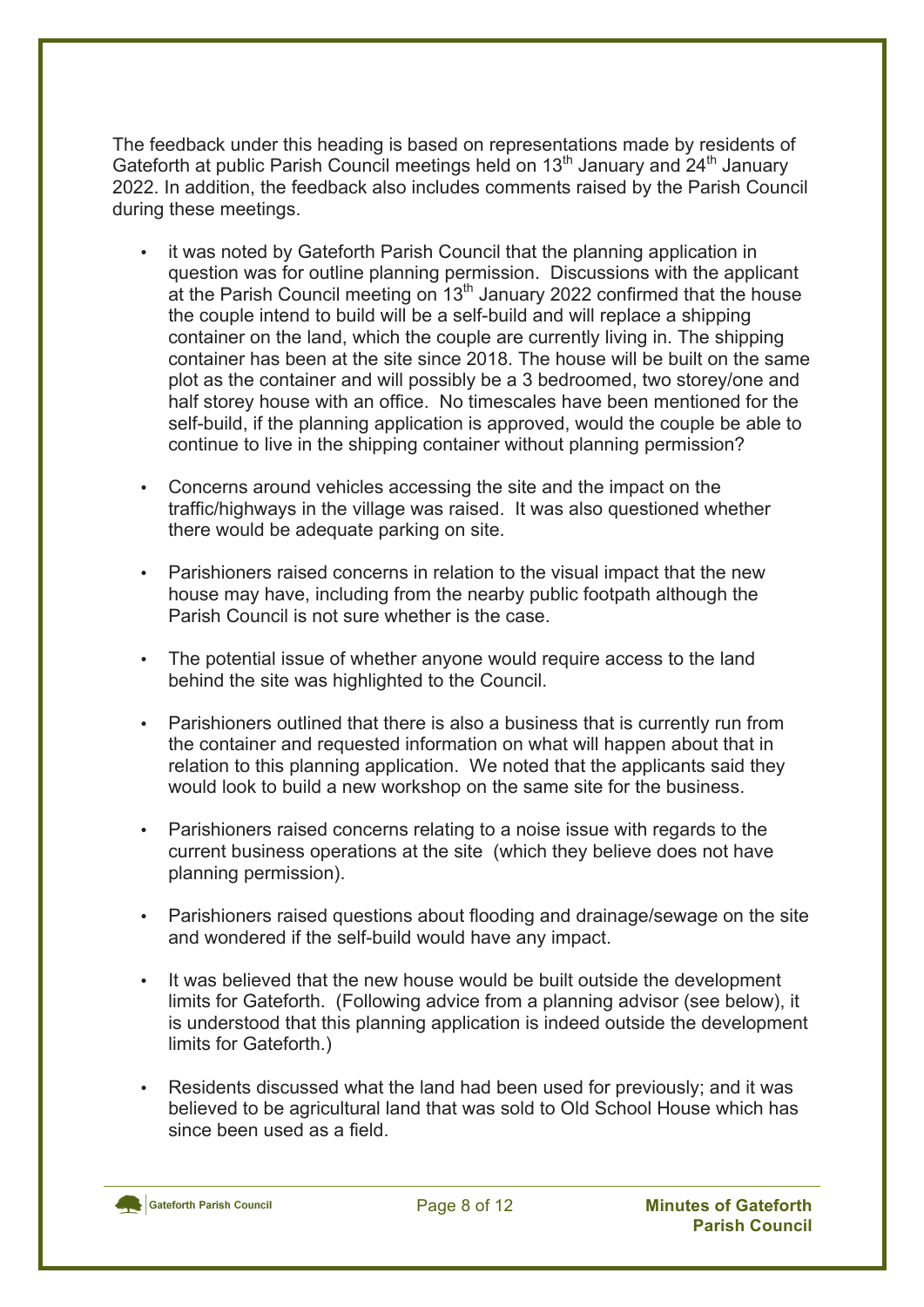• A number of concerns were raised regarding the planning permission for other buildings currently on the site. It was believed that the only permission granted appears to be for a building for equestrian purposes. It was noted that the applicants confirmed they do not have planning permission for the shipping container where they currently live.

### **Effects on an area**

- The applicant's agent states that the site falls within Flood Zone 2, although the Environment Agency in their response state that the site falls within a mix of flood zone 2 and zone 3. Taking the Environment Agency's response as the most reliable source, we believe that means the application needs to be accompanied by a Site Sequential Assessment.
- National Planning Policy Framework (NPPF), paragraph 164, states that most forms of development (including outline applications such as this) should be accompanied by Site Sequential Assessment, the purpose of which would be to demonstrate that there are no other, sequentially preferable sites available which could accommodate this development.
- This application is not accompanied by a site sequential assessment and indeed the agent's reference to flood risk at his page 20 refers only to the sitespecific Flood Risk Assessment, which does accompany the application.
- The application site falls within open countryside beyond the development limits for Gateforth village. These development limits can be found within the Selby District Local Plan (SDLP) which was adopted in 2005.
- The application site is clearly outside development limits for the village and that the reasons put forward which he *[the agent for the applicant]* believes are "material" look somewhat thin (working from home, the proximity of the applicant's business even though there is some doubt as to its lawfulness)

## **Planning history of the site**

The Planning Statement, which accompanied the application, refers to a shipping container occupying the site, as if it forms part of the planning story of the Old School House. The planning advisor has not been able to find any record of it being approved.

There is reference in the submission to Mr Barlow – one of the applicants, having his own business adjoining the application site. The planning advisor has not been able to find any reference as to the presence of a planning approval.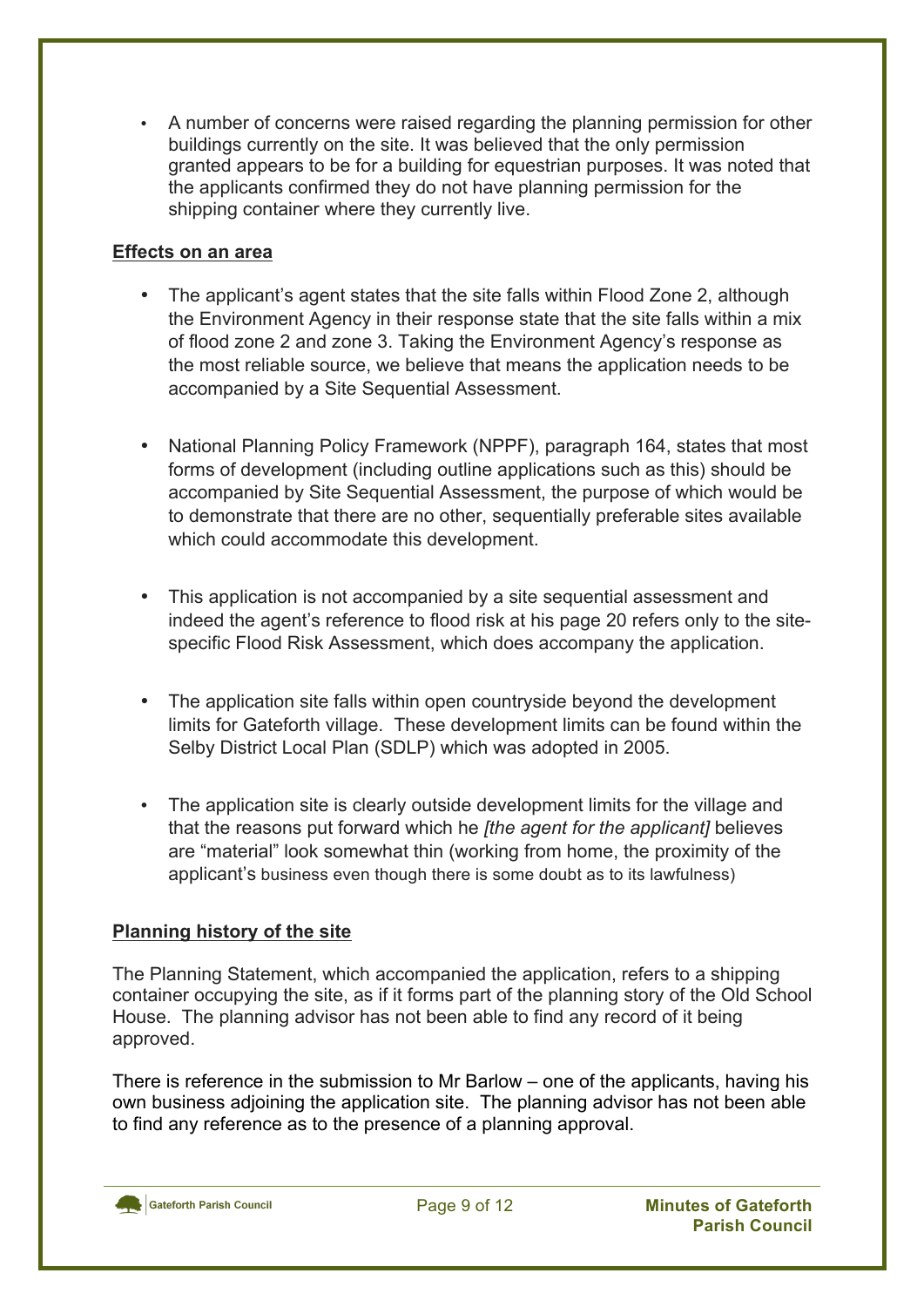The planning backdrop to this application is that the application site, whilst arguably forming part of a domestic curtilage, nevertheless sits in open countryside beyond the development limits for Gateforth village.

### **Precedent**

- The difficulty in allowing development outside a village envelope is that it could be repeated too often to the detriment of the character of linear villages such as Gateforth.
- A recent application (2021/1054/FUL) for planning permission relating to a two 4 bedroom detached houses in the garden space of Melton Cottage was refused; with a subsequent appeal also refused. The site of this refused planning application is adjacent to the one in question here for Old School **House**
- The Parish Council would argue that the issues raised with this application would also apply to the Old School House. Namely:
	- *Whether the site is a suitable location for residential development having regard to the accessibility of services and facilities;*
	- *The effect of the proposed development on the rural character of Gateforth;*
- It would also argue that the reasons for rejection of the appeal also apply to the planning application at Old School House. Namely:
	- *The appeal site is located on the edge of Gateforth a predominately residential village set within a wider rural landscape.*
	- *The existing development pattern for the housing within the village largely consists of buildings in a linear pattern being clustered around the road network with agricultural fields surrounding them.*
	- *Whilst the village is predominately residential, its character is intrinsically rural.*
- This precedent would imply that another similar development in the garden behind the Old School House should not be granted.

Summary of the report read out at the meeting on  $24<sup>th</sup>$  January 2022:

The planning considerations the Parish Council raised were:

Representations from others;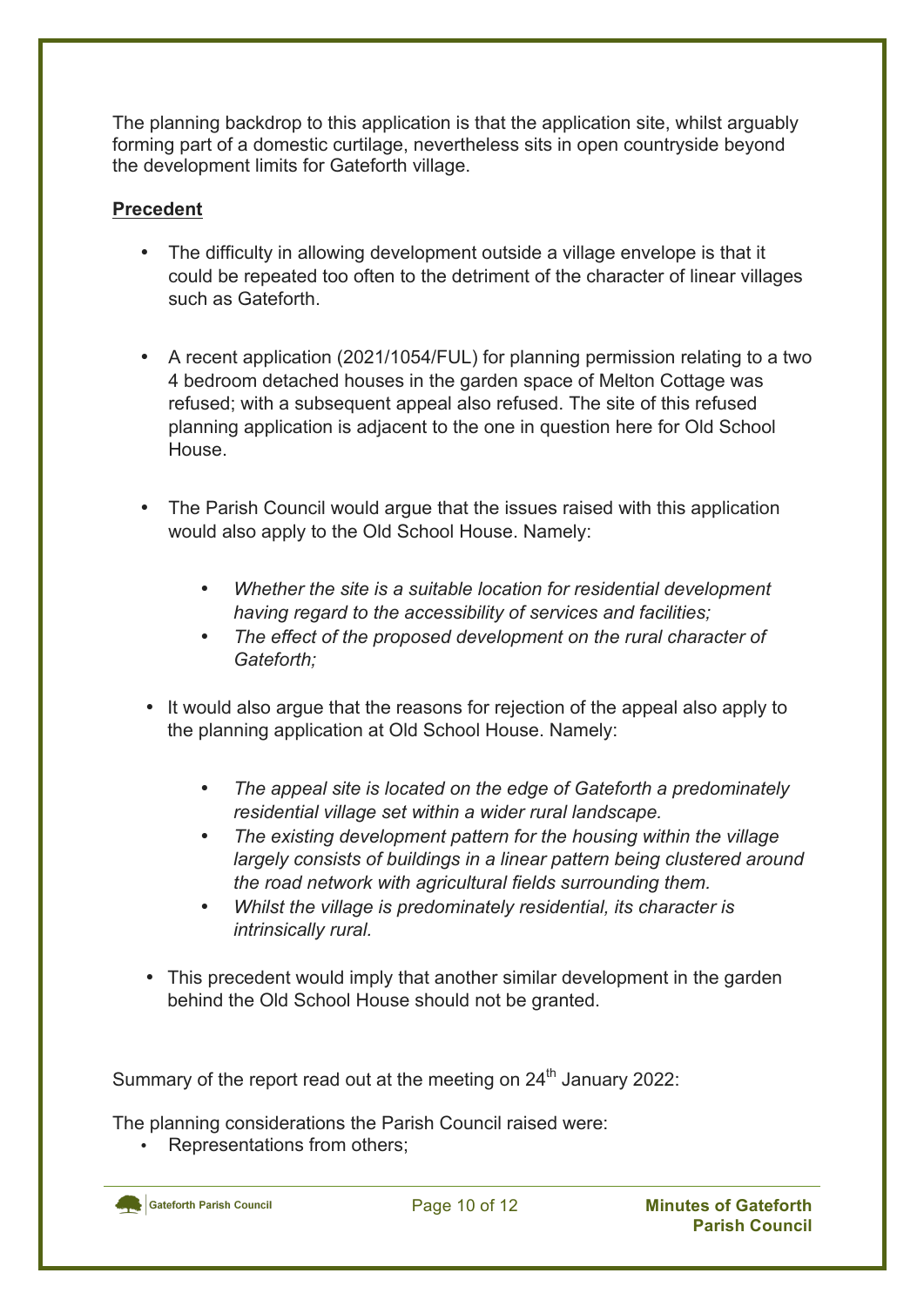- Effects on an area;
- Planning history of the site;
- Precedent

#### **Representation**

This will consist of the comments from residents at the Parish Council meetings.

The following text is based on a summary of the information provided by the Planning Advisor.

#### **Effects on an area**

1. The applicant's agent states that the site falls within Flood Zone 2, whilst I note that the Environment Agency in their response state that the site falls within a mix of flood zone 2 and zone 3. Taking the Environment Agency's response as the most reliable source, I believe that means the application needs to be accompanied by a Site Sequential Assessment.

2. National Planning Policy Framework (NPPF) Paragraph 164 [states] that most forms of development (including outline applications such as this) should be accompanied by Site Sequential Assessment, the purpose of which would be to demonstrate that there are no other, sequentially preferable sites available which could accommodate this development?

3. This application is not accompanied by a site sequential assessment and indeed the agent's reference to flood risk at his page 20 refers only to the sitespecific Flood Risk Assessment which does accompany the application.

4. The application site falls within open countryside beyond the development limits for Gateforth village. These development limits can be found within the Selby District Local Plan (SDLP) which was adopted in 2005.

5. The application site is clearly outside development limits for the village and that the reasons put forward which he [the agent for the applicant] believes are "material" look somewhat thin (working from home, the proximity of the applicant's business even though there is some doubt as to its lawfulness)

### **Planning history of the site**

The Planning Statement which accompanied the application refers to a shipping container occupying the site, as if it forms part of the planning story of the Old School House. I can find no record of it being approved.

There is reference in the submission to Mr Barlow – one of the applicants, having his own business adjoining the application site. I can find no reference as to the presence of a planning approval.